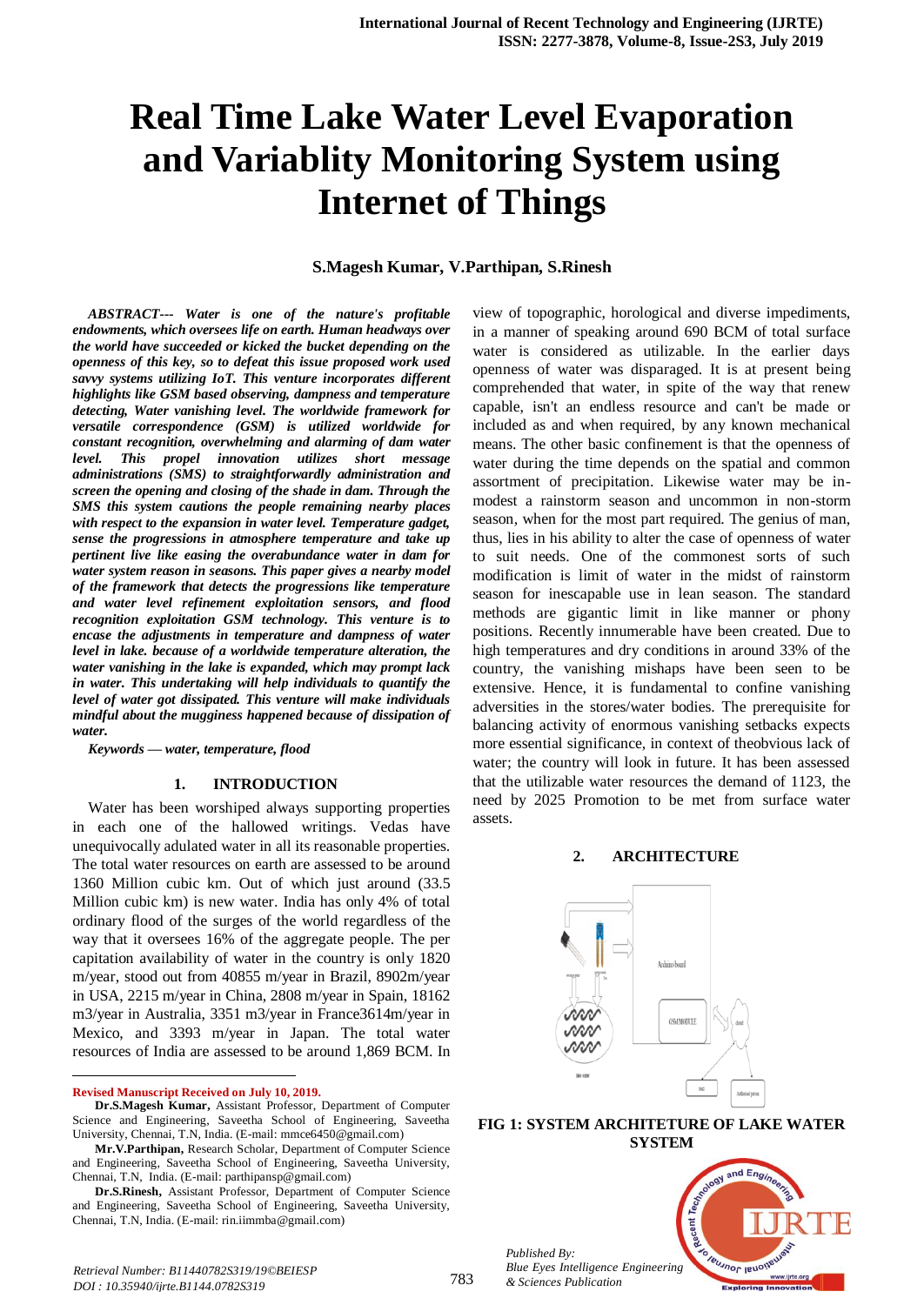## **REAL TIME LAKE WATER LEVEL EVAPORATION AND VARIABLITY MONITORING SYSTEM USING INTERNET OF THINGS.**

# **3. HARDWAREREQUIREMENTS**

The basic components of our project are Galileo Gen2, temperature sensor, breadboard, GSM, connecting wires.

# *3.1 GALILEOGEN2*



**Fig 2: Intel Galileo Gen2**

Intel Galileo has two versions of Galileo; they are referred as Gen1and Gen2. These boards are sometimes called "Breakout boards". Intel Galileo is the first in a line of Arduino-certified development boards on Intelx86 architecture and that is done for manufacturer and education groups. "Certified" means that the board is supported by the Arduino platform, but does not use an Arduino- supported processor. Although it is the lowest level in Arduino ecosystem, it also says thattheGalileo boards can be programmed using the Arduino IDE, it is compatible with Arduino peripherals such as shields.

*3.2 GSM*



# **FIG 3: GSM MODULE BY LINKSPRITE**

Global system for mobile communication (GSM)services is a standard application for mobilephones. These features are available to phone subscribers all over world. GSM helps to see our readings directlyin our mobile phone. Whenever we need can view our readings directly in phone with the help ofGSM.

# *3.3 TEMPRATURE SENSOR*



**FIG 4: TEMPRATURE SENSOR**

Temperature sensors are indispensable to an assortment of regular items. For instance, family unit stoves, coolers, and indoor regulators all depend on temperature upkeep and control keeping in mind the end goal to work legitimately. Temperature control additionally has applications in concoction designing. Cases of this incorporate keeping up the temperature of a substance reactor at the perfect setpoint, checking the temperature of a conceivable runaway response to guarantee the security of workers, and keeping up the temperature of streams discharged to the earth to limit destructive ecological effect.

# **4. ALGORITHM**

- Step 1: Start theprocess
- Step 2 : initialize pin a0 and ports
- Step 3 : Collect multiple sensordata
- Step 4 : get value from sensor and display
- Step 5 : get the value anddata
- Step 6: store the data in plxdaq
- Step 7 : send sms
- Step 8 : repeat step 3 to step5
- Step 9 : end the process

# **5. FLOW CHART**



# **FIG 5: FLOW CHART**



*Published By:*

*& Sciences Publication*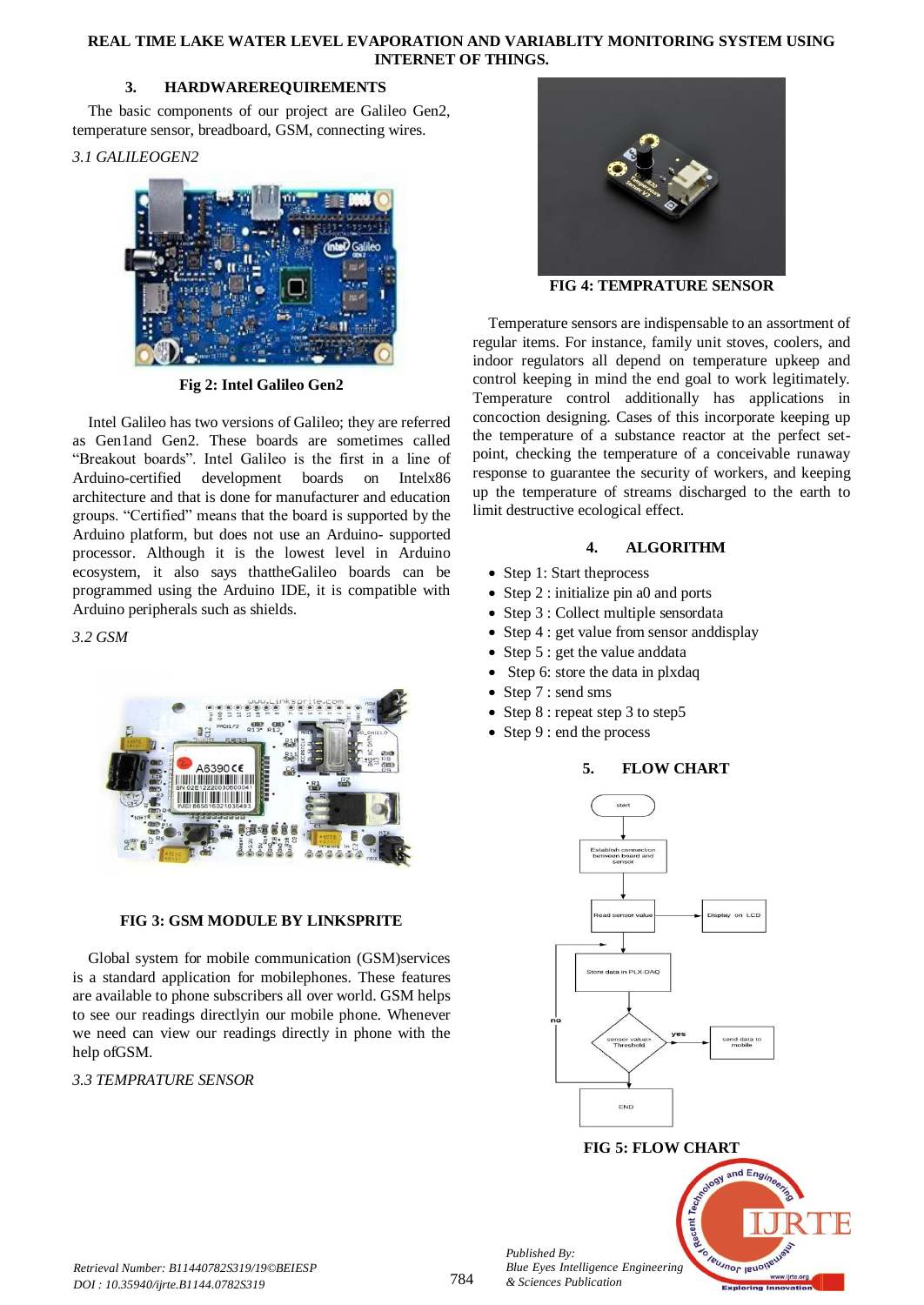#### **6. METHODOLOGY**

The framework can be utilized to quantify the level of water got dissipated and the moistness happened because of warmth. We are utilizing Arduino board, temperature sensors, moistness sensors to help for the estimation of water evaporation and testing process. The sensor has both the simple and the computerized yield.

Tools Used: Ardunio board GSM module Temperature Sensor

#### *6.1 MODULES:*

- Actualize equipment set up
- Gather sensor information
- Information examination
- Casing work for IoT in cloud focus
- Execution examination

#### *1. Actualize equipment set up*

Equipment ought to be actualized by gathering the information's and the data that is required for the reason

#### *2. Gather sensor information*

Gather the sensors that are required for the water level monitoring and check its levels.

#### *3. Information examination*

Give the connections and check the reading and parameters that are displayed in it.

#### *4. Casing work for IOT in cloud focus*

Cloud gets the parameters and the readings and they are stored in the cloud centre

*5. Execution examination*

Collect all the data and all the connections are given to the board and all the outputs are performed in it.

## *6.2 TOOLS ANDEXPLANATION*

The tools used in lake water monitoring system are Arduino software 1.85 version and it is connected with the GSM module, which surpasses the data from temperature sensor and stored it. The hardware and software components are connected and when connected to the Galileo Gen2 board need to follow some step by step procedure to get an accurate output need to check the device manager weather the ports are in "COM" and the board is connected to intel Galileo gen 2. later on launch the Arduino software and initialize the code for particular operation. Upload the code and save it and later select the serial monitor which shows you the output. Output provided by the serial monitor cannot be stored into device, to further go readings will be tickling. To store those data which cannot be stored by serial monitor we use "PLXDAQ" tool. With the help of this tool we can store our data and that data can be viewed anytime. the connections for GSM are given in interconnection way and the code for GSM would be merged with sensor code and it be provided with one contact number by which the data can be send to the user. the readings will be stored and a message will be sent from GSM. To check the data, it can be automatically checked in mobile phone. This is mainly done

for making the task easier for human being, who are given task to check the water level manually and it can be a difficult for human to find the exact amount of reduction.

# **7. RESULTS**

The sensor determine the water level evaporated from lake. The microcontroller controls all the functions and the output will be displayed. With the help of temperature sensor and the GalileoGen2, all the connections are given and the output is displayed. To save those data, plx-daqtool is used. Galileo microcontroller should get data in minutes. Galileo should analyze data and take correct action. Temperature sensor plays an important role in measuring the temperature and evaporation of water. The moisture level will be set asper the water level. . Galileo should upload the data and the values of the water level evaporation and temperature.The output will be displayed in COM with the help of the Arduino software as shown in fig. 5. The date, time and the temperature will be displayed init.

|                      |                            | Send |
|----------------------|----------------------------|------|
| Temp = 20.80 deg C   |                            | ۸    |
| $Temp = 20.31 deg C$ |                            |      |
| Temp = 19.82 deg C   |                            |      |
| $Temo = 19.82 deg C$ |                            |      |
| $Temp = 20.31 deg C$ |                            |      |
| $Temp = 20.31 deg C$ |                            |      |
| $Temp = 20.31 deg C$ |                            |      |
| $Temp = 20.31 deg C$ |                            |      |
| $Temp = 20.31 deg C$ |                            |      |
| $Temo = 20.31 deg C$ |                            |      |
| $Temp = 20.31 deg C$ |                            |      |
| $Temp = 20.31 deg C$ |                            |      |
| $Temo = 20.31 deg C$ |                            | H    |
|                      |                            |      |
| V Autoscrol          | No line ending v 9600 baud |      |

**FIG 6: OUTPUT**

Efficient results are obtained from project. Table 1 shows the recorded data in lake area. The sensors that used are giving good results and the hardware implementation is successful and are getting the correct output. The sensors and board are working good thanexpected.